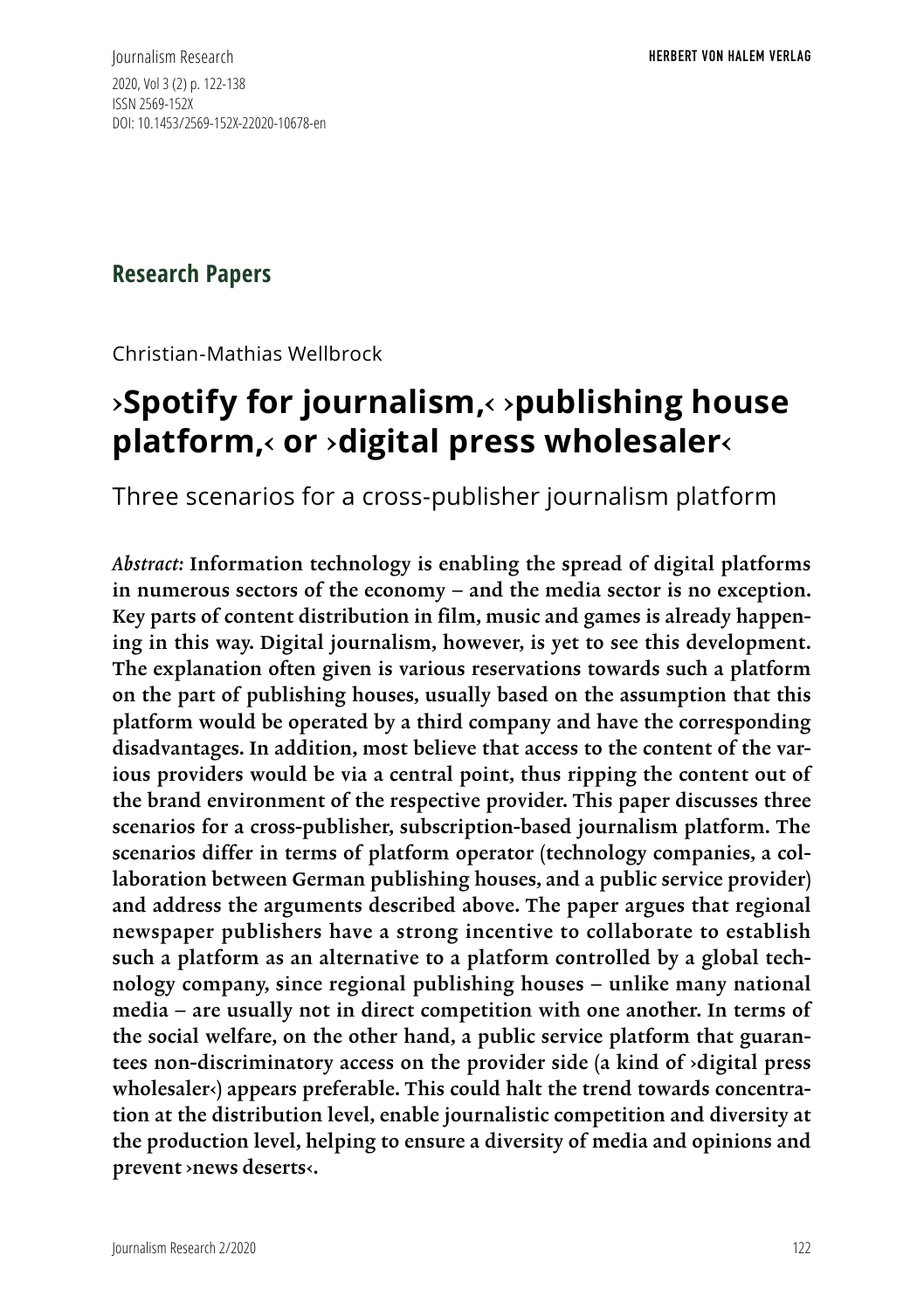The economic theory behind the bundling of goods and services identifies substantial advantages of large bundles of digital goods. For example, as the size of the bundle increases, the dispersion in willingness to pay across consumers decreases – allowing providers both to achieve a relatively high price for the bundle and to cover a large portion of the demand. This principle of the »predictive value of bundling« (cf. Bakos/Brynjolfsson 1999: 1613) also applies to content in digital journalism and to a potential multi-provider platform.

Platforms like this, with flat rates for paid content, have become established forms of distribution with relevant market shares in many media markets – such as in music, film and gaming. But digital journalism is yet to see such ›platformization.‹ Although there have been some attempts – such as Readly and RiffReporter – these are yet to play a significant role in relation to the market as a whole.

Consumers themselves also appear to prefer a platform solution, as surveys suggest (cf. Buschow/Wellbrock 2019). So why exactly has a model like this still failed to become established on the market?

Certain groups of media practitioners in particular take a highly critical view of platforms like this. They quote numerous arguments based on the assumption that the content providers (in particular the established publishing houses) would have to become dependent on a third-party provider (usually large technology companies). This is a scenario that has already occurred in music (Spotify) and film (Netflix) and appears not unlikely for journalistic content, too.

However, this is of course not the only possible concept for a platform of this kind. A conceivable alternative would be a platform operated by established publishing houses, or a public service model that could also be called a ›digital press wholesaler.‹

After a brief explanation of the trends towards concentration on markets for digital media content, this paper will discuss these three options for a digital journalism platform (technology giants, publishing house platform, digital press wholesaler) and their effects on providers, consumers, and society.

The paper argues that regional newspaper publishers in particular have great incentives to collaborate at the distribution level of journalistic content and to establish a shared platform, in which the sale of the content remains in the respective market environment of the individual providers, but the registration and payment processes are centralized through single sign-on. From the perspective of both society as a whole and smaller journalistic production units, however, a multi-provider platform that guarantees non-discriminatory access for journalistic organizations holds the greatest potential. After all, this could also contribute to media diversity and counteract the emergence of news deserts (i.e. areas in which professional journalistic publications are no longer available).

The paper argues that there is an indisputable need for a systematic response to the market structures that have changed as a result of digitalization – be it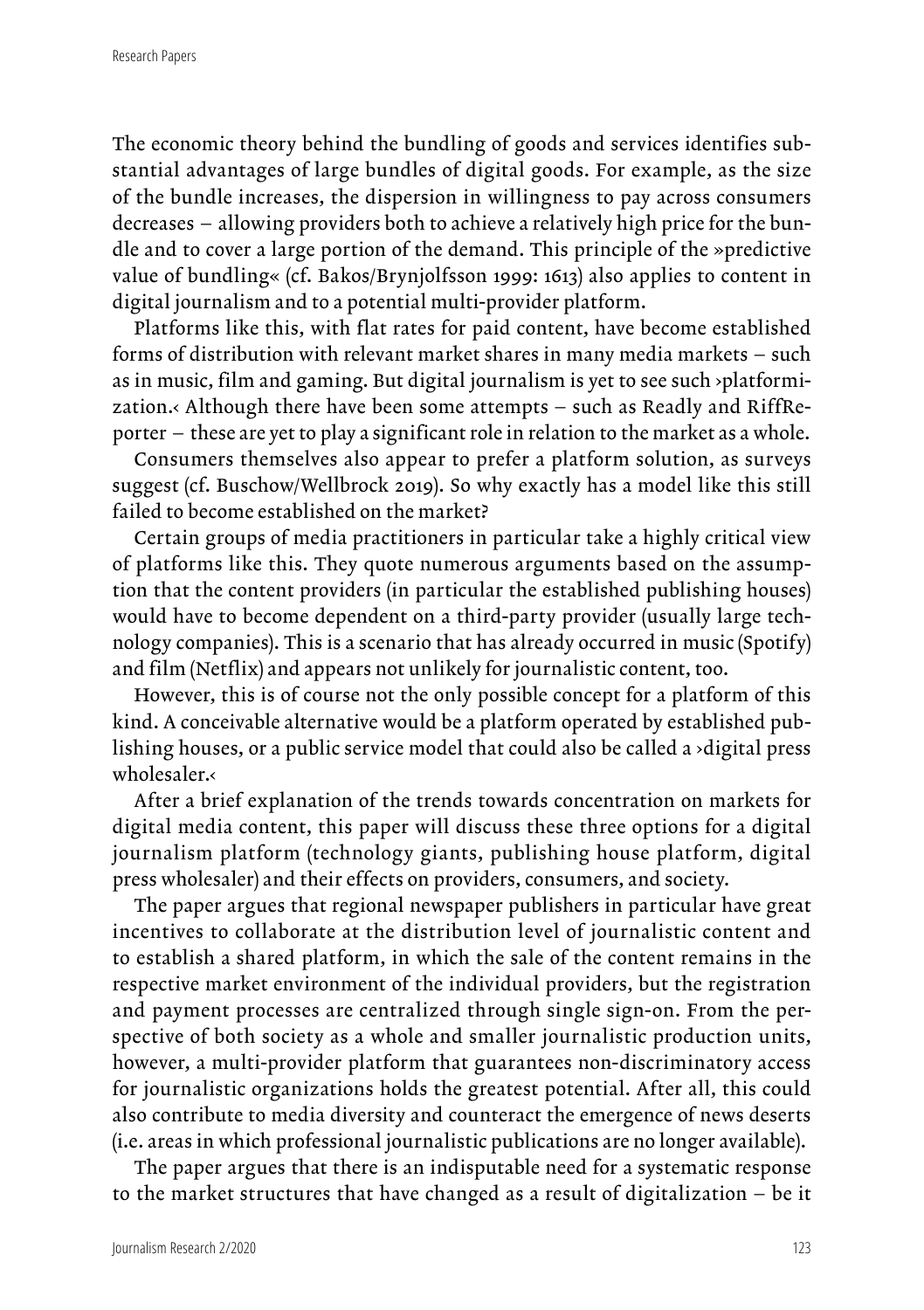from a private or a public source. This is the only way to prevent the probable scenario of quasi-monopolistic capitalist structures in the field of journalistic content distribution.

Time is of the essence – Trends towards concentration on information asset markets

The markets for music and video streaming are currently highly competitive. A whole series of large companies (Apple, Amazon, Disney) – many from the tech industry – are attempting to establish platforms that dominate the market. The USA even already have a service like this in the field of digital journalism, with Apple News+ (although it currently shows no sign of market dominance; cf. Sherman 2019). Facebook and Google are working on similar products.

It is relatively likely that media companies will have to deal with quasi-monopolistic market structures in future, because multi-sided markets with platforms are often markets in which demand is concentrated on a few ›winners.‹

Apart from advantages from economies of scale and scope, the most important aspects for such winner-takes-all dynamics are 1.) single homing among consumers, 2.) the strength of the positive network effects, and 3.) homogeneity of consumer preferences (cf. Eisenmann/Parker/Van Alstyne 2006).

(1.) Single homing means that consumers have strong incentives to concentrate on just one (platform) provider, rather than using several at the same time. This can be due to high costs of switching or because the services are easy to substitute.

(2.) Positive network effects mean, in one sense, that the users of a product or application benefit greatly from the size of the user group (direct networking effects), such as is the case for telephones and social networks. The more participants there are that use the telephone or a social network, the greater the benefit for each individual. In addition, the user groups connected via the platform, e.g. buyers and sellers on ebay, can also benefit from one another (indirect network effects). If this is the case, it becomes more probable that, once a critical mass has been achieved, other platforms have little opportunity to catch up.

This is also linked to the advantages from economies of scale and scope on the distribution side. The more users a platform has, the more data is available for the platform to better understand consumer preferences and improve the product accordingly. The corresponding costs for data analysis and the optimized user experience (speed, design, functionality, recommendation systems) are fixed costs that, as the reach and output quantity rise, lead to classic fixed cost degression effects and thus size benefits.

(3.) The final criterion named by Eisenmann et al. (2006), homogeneous consumer preferences, applies where large groups of consumers have similar needs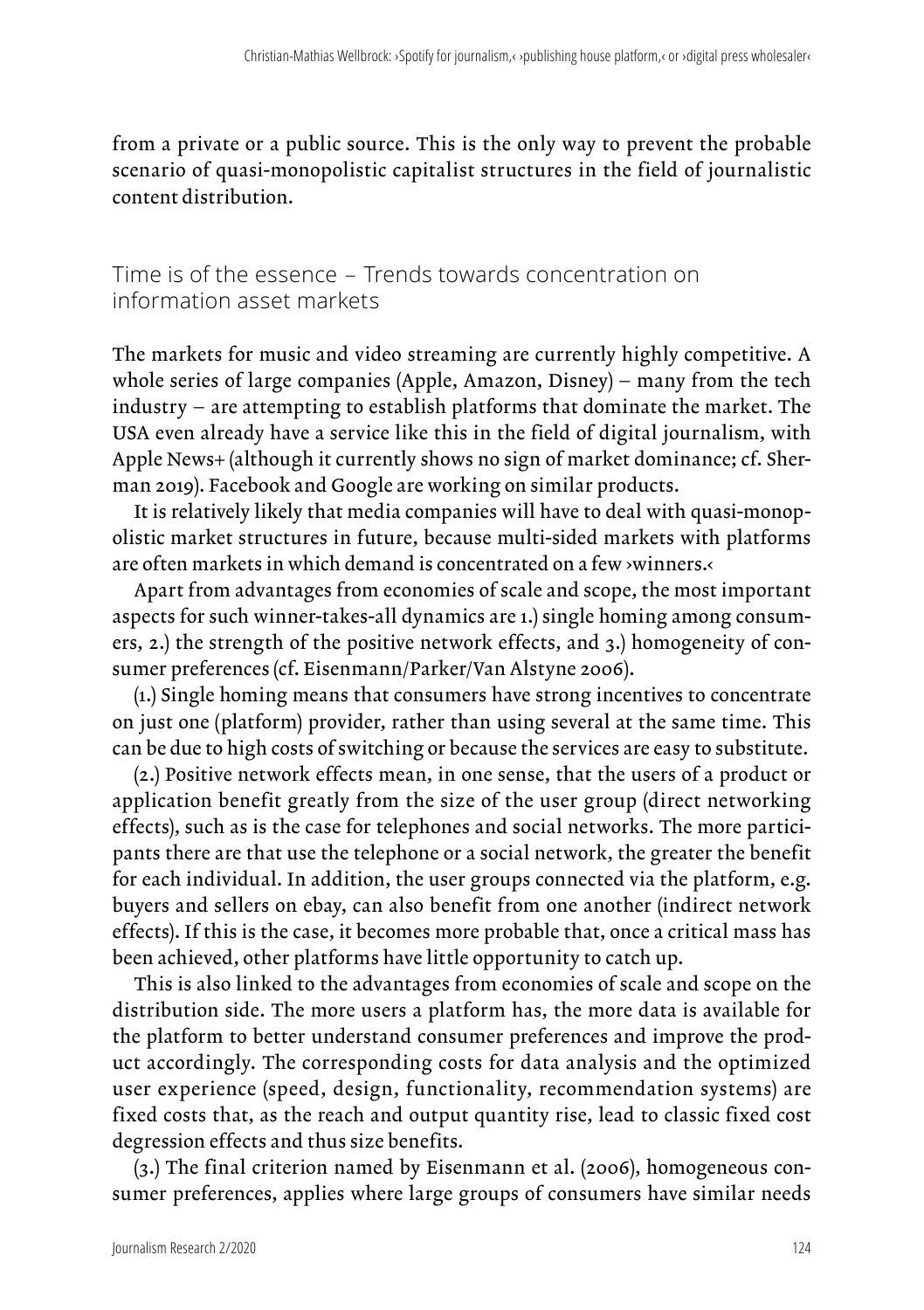from the service, i.e. it is difficult to distinguish consumer segments. The more this applies, the more difficult it is to soften the competition by differentiating one's product and therefore the less likely it is that multiple providers will be able to act profitably on the market.

If we apply these criteria to a multi-provider journalistic platform, we gain the following picture: The average consumer has only limited incentives to use multiple platforms in parallel – a process known as multi-homing. Even in the age of print, few people subscribed to more than one newspaper, and this trend appears to be continuing in the digital age. Only a small percentage of those consumers generally willing to pay currently pay for more than one digital journalistic service (cf. Reuters Institute 2019). This may in part be due to the relatively high prices, and to the high cost of switching: Someone who has got used to one platform is loath to switch to another. In relation to paid journalistic content, it thus appears highly likely that only a few platform providers will be able to succeed on the market – in an extreme case, perhaps only one.

The positive networking effects in relation to journalism providers funded (at least partially) through advertising are clear: The more consumers are active on the relevant website or app, the higher the value of the advertising space. But there are also positive direct networking effects for advertising-free services. The more consumers use a platform, the greater the quantity of data that can then be used to improve the product, for example. All in all, however, the key point is that both the provider and the consumer side of a digital journalism platform benefit from one another to a high degree, i.e. there are strong indirect networking effects: The more providers and therefore content are available on the platform, the more attractive the product becomes for the users. And the more users are active on the platform, the more attractive it is for providers to make their content available there. This makes it more likely that only few »winning platforms« will prevail.

The picture is not so clear when it comes to the homogeneity of consumer preferences. Newspapers that provide general interest content for their audience usually cater to a high level of preference homogeneity. The information itself in particular, e.g. on current events and up-to-the-minute reporting, is presumably of similar value to most consumers, regardless of the provider. At the same time, however, there are opportunities to distinguish a product outside the pure information, for example through the political and ideological orientation of the content. This aspect is less relevant for other media goods, such as music and film.

The discussion makes it evident that the markets for music, video, and journalism tend towards a high market concentration at the distribution level. This does not necessarily mean that there will be only one platform for each sub-market, as these market segments also offer options to differentiate products in order to prevent direct substitutability (as is being attempted by Amazon, Net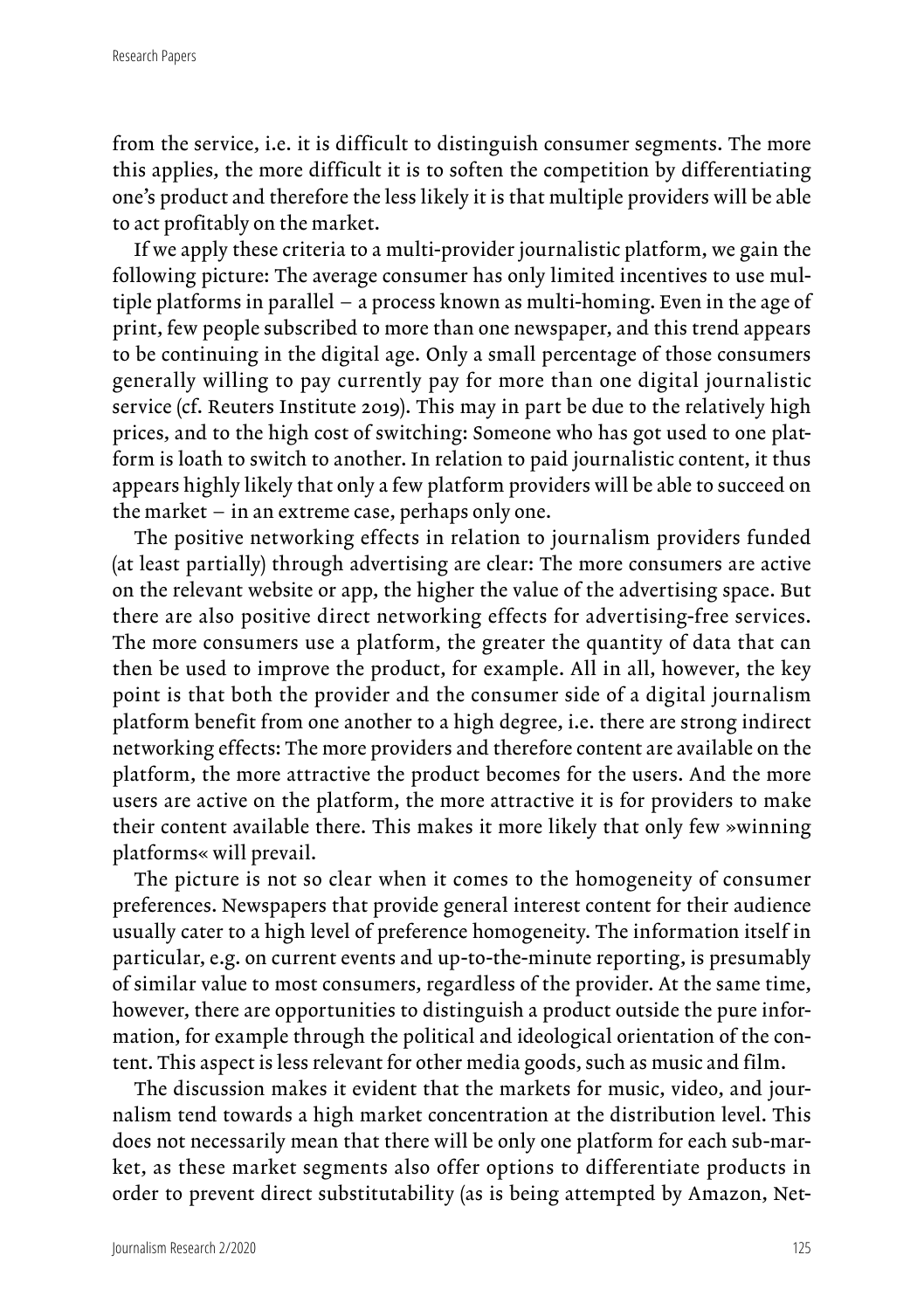flix, Apple, and Disney, for example). However, substantial competition is very unlikely on these markets in the long term.

#### Scenario 1: The tech giant

If the American tech giants were to occupy these markets, it is highly likely that content providers would be faced with quasi-monopolistic structures at the distribution level – a situation with which the established publishing houses are already familiar in the distribution of (often free) digital content via Google or Facebook and that has led to significant political, legal, and regulatory disputes with platform companies in recent years (as is seen in the debate regarding ancillary copyright for press publishers, cf. Buschow 2012).

There is no question that a platform for journalistic content operated by a third-party provider would have numerous disadvantages for publishing houses (cf. Peters-Kim 2019).

There is an understandable fear of 1.) *a loss of the direct customer relationship*. This is clearly the case for the content producers with Spotify, Netflix, and even Apple News+.

A multi-publisher solution would also bring with it 2.) *technological problems*, in particular the integration of various content management systems (CMS). Offering all content on a central technological platform that is also easy enough for consumers to use appears to present significant challenges in terms of information technology. This reservation is further advanced by the example of Apple News+. Following years of development, Apple chose to use a solution from Texture, acquiring the company for around half a billion US dollars in 2018 (Müller 2018) in order to use it as a basis for Apple News+.

A further disadvantage of a central platform like this would be that 3.) the content would be ripped out of the corresponding *brand environments*. Brands play a key role in consumer behavior. The reputation of a brand tells people about the quality they can expect – including awards (cf. Wolfram/Wellbrock 2019) and rankings (cf. Wellbrock 2011), which can in turn pay back into the brand. A brand serves consumers as a heuristic and creates trust. Classic media brands play an even greater role in journalism than in other segments of the media market, such as the film or music industry, where the publisher of the content (e.g. Warner Bros or Sony) is less important. The human brands (e.g. the artists and actors) are more relevant. In journalism, on the other hand, media brands can provide important information about the journalistic quality, the political orientation, the journalistic style, and the forms of presentation offered by the individual products.

There is also the disadvantage of 4.) *losing price sovereignty and control of the mechanism for revenue distribution*. Elementary strategic instruments of price policy and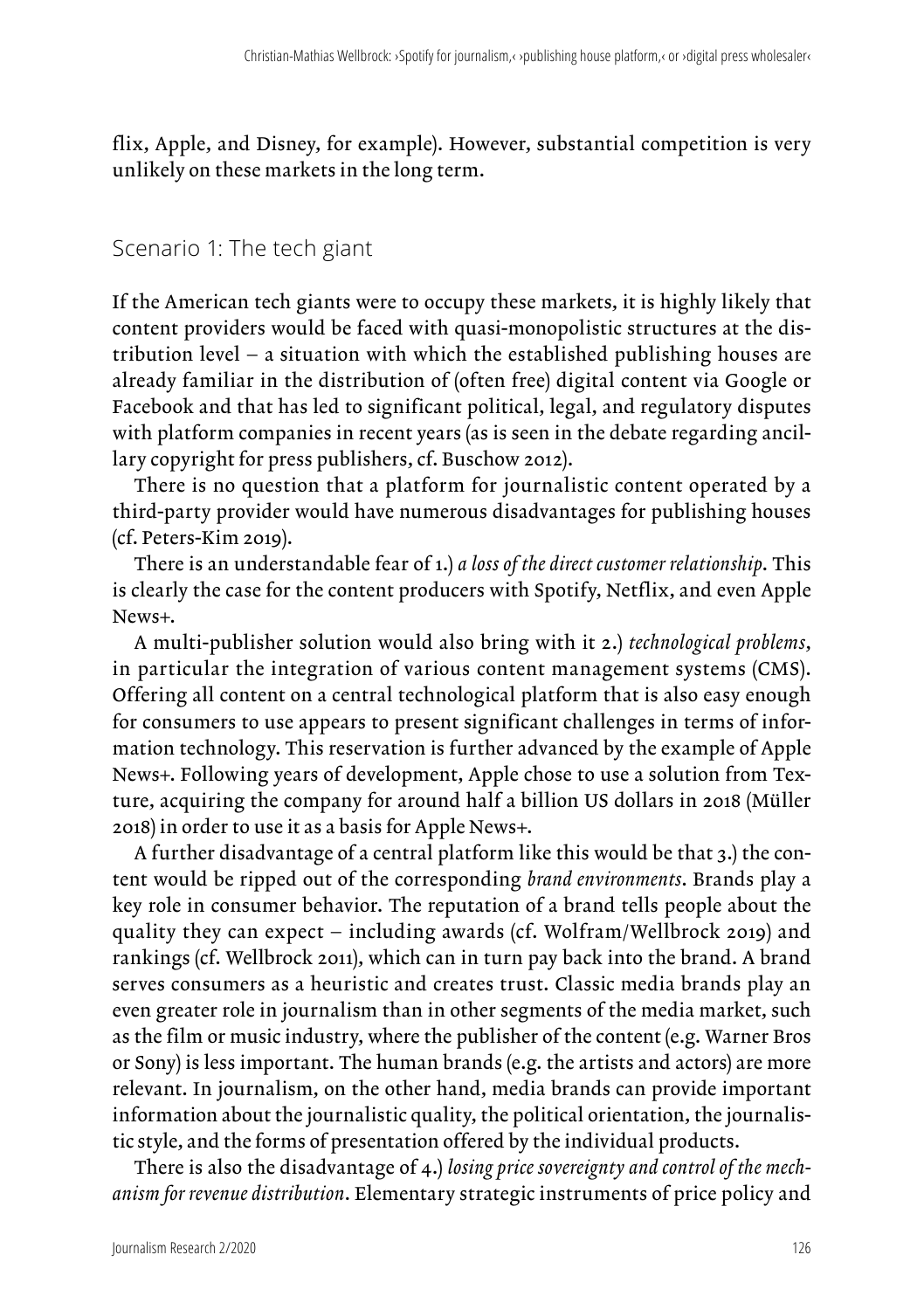incentivization for content production would thus be subject to significant limitations for the providers of this content. In addition, if a third-party company with significant market power were to be in the position of content distributor, it would be able to organize revenue distribution to the disadvantage of the content producers – a phenomenon that has been talked about a great deal in relation to both Apple News+ and other media segments (music, film).

A ›Netflix or Spotify for journalism‹ also carries 5.) the risk for society that the press could lose its *function as a gatekeeper and curator*. There is a threat of phenomena such as filter bubbles and echo chambers, as the algorithms used would be focused more on the interests of the advertisers than on democratic interests (cf. Peters-Kim 2019).

As an alternative to a platform operated by tech giants, the idea of a collaborative platform by established publishing houses is examined below. In particular, the paper looks at the extent to which the core arguments presented against a journalism platform also apply to a platform operated by publishing houses.

#### Scenario 2: A platform by the publishing houses

The reservations are essentially based on two core assumptions regarding how the platform is organized: firstly, that it is operated by a third-party provider (e.g. a tech company) and, secondly, that it is centrally organized, meaning that all key functions (such as access to content, account management and payment) are processed via a central body. It is easy to forget that this idea is an extreme case – there is of course plenty of room to maneuver in terms of how a specific platform would actually be designed. Most of the disadvantages described for a ›Spotify of journalism‹ can namely be eliminated or at least strongly mitigated in the case of a solution by the publishing houses.

The disadvantages caused by 1.) the feared *loss of the direct customer relationship*, 2.) *technological problems* and 3.) the loss of one's own *brand environments* are partly, or indeed entirely, based on the assumption that a platform serves as a central one-stop shop for access to journalistic content online (cf. Buschow/Wellbrock 2019). But this does not have to be the case. Technological solutions that act as single sign-on solutions already exist: Contentpass and Laterpay, for example. This means that, although consumers log in and pay via a central point, they then access the pages of the individual media providers and the content within their brand worlds by being ›waved through‹ the various paywalls. Payment and access are thus separate: Payment processing and access rights management are central, access to content local.

In a setting like this, data can be collected both centrally and locally, while the customer relationship remains with the content producer. Products and services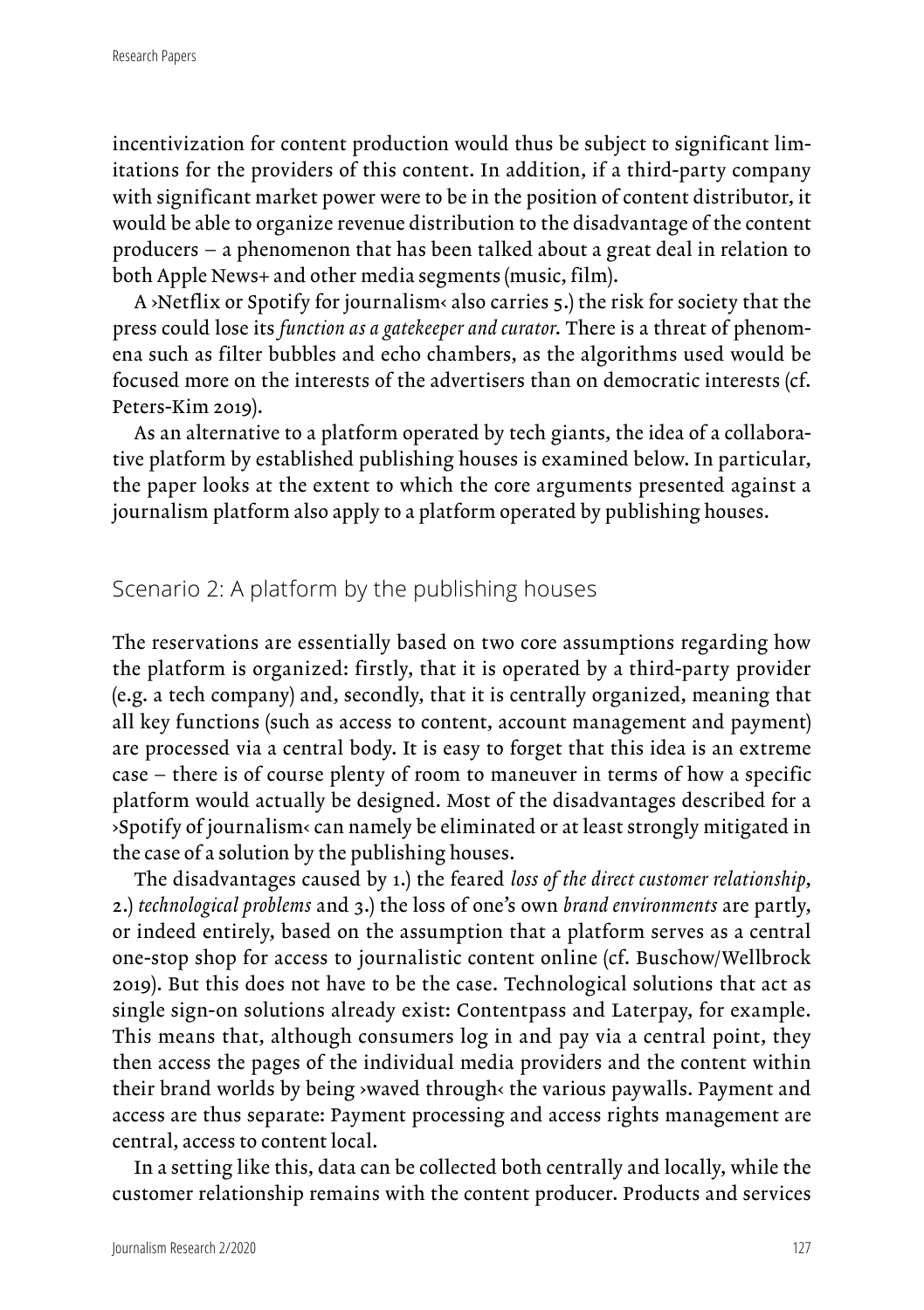can thus be tailored to the consumer preferences gathered, while it would also be possible to address consumers directly. A broader data basis would also enable better recommendation systems.[1]

In addition, there would be no need to integrate different CMS, allowing consumers to remain within their relevant brand environments. Even if a single sign-on solution like this were chosen instead of a central one-stop shop for access to journalistic content, questions remain regarding 4.) *price sovereignty and revenue distribution*. In the case of a platform operated by publishing houses, solutions would have to be negotiated between the publishing houses and providers.

The example of RiffReporter shows that price sovereignty does not have to be relinquished entirely. RiffReporter is a platform that brings together science journalists and users. Each provider has the option of choosing between different pricing options. For example, they can offer individual articles, a subscription to their own product, or a flat rate across all providers. The revenue from the flat rate income is also distributed based on multiple parameters. One option would even be for consumers themselves to decide which providers should receive relevant portions of their flat rate payment.

Alongside classic distribution formulae based on duration or intensity of usage, it is therefore also possible to include the consumer in the decision. Other systems could also be conceivable. In local journalism, for example, it could make sense to distribute some of the revenue based on where the user lives, in order to account for the relevance of local journalism in keeping local democracy working.

As well as the familiar revenue distribution systems such as click rates and dwell times, there are also other, more flexible mechanisms that could counteract the feared »commodification trap« (Peters-Kim 2019). Despite the possible solutions described, however, some of the price sovereignty is still located centrally, and the way revenue distribution is organized will be more complex than it would if each provider had their own solution. Yet a collaborative platform solution does have the advantage that the publishing houses remain essentially in the driver's seat. Albeit in conjunction with others, they can at least decide for themselves what the solution should look like and do not run the risk in the near future of simply having to swallow whatever a third party puts in front of them.

A platform solution operated by publishing houses would also mitigate the risk of the press losing its 5.) *function as gatekeeper and curator*. This argument relies on the idea that the behavior of ›the press‹ is morally superior to that of the tech giants and that the publishing houses have more of a focus on goals that are desirable for society than technology companies, both now and in the future. Whether this is true or not, there is no question that, were the publishing houses

1 This intended »data sharing« would appear to comply with the GDPR under certain conditions.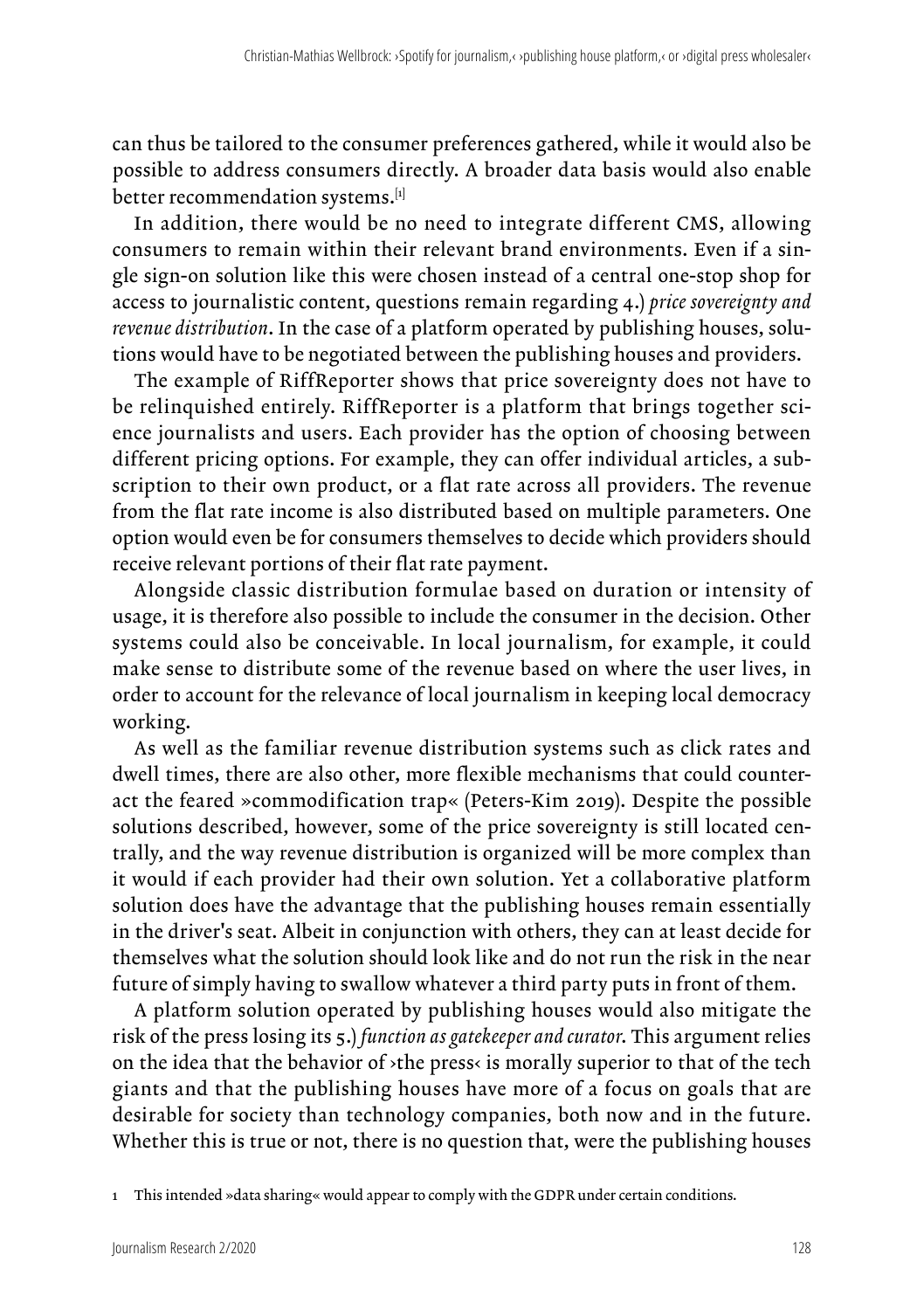to operate a platform like this and determine the algorithms themselves, they would be able to maintain their original gatekeeper function and continue to shape it independently.

In any case, the question appears to be not whether recommendation systems using algorithms are generally desirable, but how they are designed. The proportion of data traffic that accesses the publishing house pages via social media and search engines was around 50 percent even back in 2018 (within the Parse.ly network, cf. Radogna 2018). Consumers would also appreciate fully functional and useful recommendation systems from paid for services (cf. Buschow/Wellbrock 2019). The publishing houses would not be alone in developing these technologies – approaches to designing recommendation algorithms that promote democracy already exist, for example from the start-up MediaRecSys (cf. Schäfers 2019).

Ultimately, a fundamental question often asked is whether consumers actually want a platform like this. The counterargument is that there have already been several attempts to establish products and services like this, none of which were able to break through onto the mass market. Examples include Blendle, iKiosk, Readly, Inkl and Pocketstory. All these products are considered to have failed or are yet to succeed in achieving relevant market shares.

At the same time, the results of empirical studies (e.g. Buschow/Wellbrock 2019) suggest that consumers generally have a strong preference for a platform solution using flat rates. This would suggest that other factors are responsible for the lack of success of Blendle, Readly etc.

Firstly, comparisons between these existing products and a platform solution with a flat rate are unfair. The examples listed above, for example, covered only a few of the functions of a complete platform such as Spotify, Netflix, RiffReporter, or Apple News+. Blendle, for example, allows users only to purchase individual articles, not flat rates. Readly is the only provider on the German market to look anything like a ›Spotify for journalism,‹ bringing together a wide range of publications on its platform and offering the content at flat rate conditions. Titles from Axel Springer SE (BILD and WELT) were included in the bundle for a few months in summer 2019, but have since disappeared again. As a result, Readly currently has no daily news content.

However, the crucial factor seems to be another: Readly and the other providers simply do not have the customer base or the financial means to establish direct contact with the mass of potential customers. This applies both to Readly and to Blendle, as well as multi-provider payment systems such as Steady or Laterpay, all of which have trouble being noticed by consumers at all.

Unlike Spotify and Netflix, which have received significant sums from venture capital companies in recent years, German start-ups have found it difficult to grow quickly enough to become relevant for the mass market. This is not a problem faced by Apple, Facebook, or Google, of course – all of them have an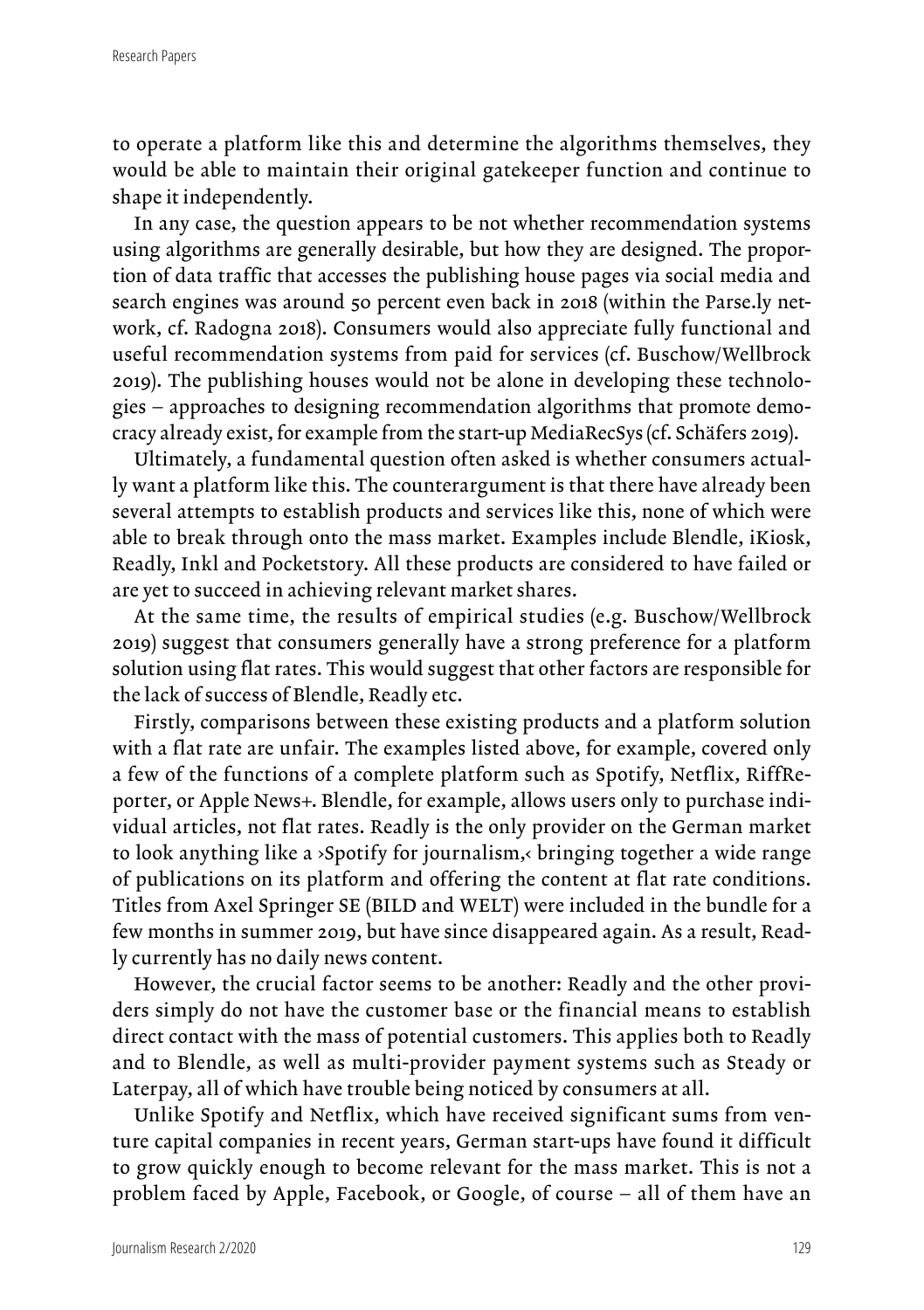enormous customer base in Germany, allowing them in principle to ›force‹ new products onto the market. Although this may not always be successful (such as in the case of Google+), existing reach or the ability to purchase it is still a key requirement for fast market growth.

However, in particular the regional newspaper publishers on the German market (still) have millions of direct customer contacts, which could be used to establish a new platform product. In 2019, they counted a total of 9.5 million subscribers to their print newspapers (cf. IVW 2020), in addition to a growing number of digital subscriptions – all in all more than a good basis for high-quality, direct customer contacts.

All these arguments suggest that many of the platforms mentioned have struggled primarily due to a lack of basic reach and not a lack of demand on the user side.

The reservations against a platform operated by publishing houses described here and often voiced by media practitioners can thus largely be addressed. However, there are further arguments that could prevent a platform solution like this and potentially go further towards explaining this than the arguments above.

One is that media companies – and publishing houses in particular – are often said to suffer from a *lack of organizational innovation capabilities*. Innovations push out existing technologies, products, and services, thus altering business models sometimes fundamentally (cf. Christensen 1997). There is no doubt that this applies particularly strongly to the media industry. Here, the key innovations of recent times – some of them disruptive – can be attributed to actors from outside the sector (cf. Christensen/Froomkin/Jones 2012). One of the effects has been to question large parts of the business model of funding through advertising.

At the same time, the established actors in the media economy appear to have trouble accepting these changes and being proactive in converting the new market conditions into their own innovations for products and business models (cf. Krumsvik/Storsul 2013; Wang 2016). This is particularly true of large media organizations with a more conservative corporate culture, such as publishing houses.

The fundamental phenomenon of a lack of innovative capabilities has been described in the relevant literature under a wide range of terms and concepts. These include (a lack of) dynamic capabilities (cf. Teece/Pisano/Shuen 1997), path dependencies, i.e. potential actions being limited by decisions made in the past (Sydow/Schreyögg/Koch 2009), and (a lack of) organizational ambidexterity, i.e. the ability of organizations to achieve a balance between exploration and exploitation within the organization (cf. O'Reilly/Tushman 2004).

At established media companies in particular, these dynamic capabilities have tended to be poor and path dependencies more pronounced (cf. Koch 2008;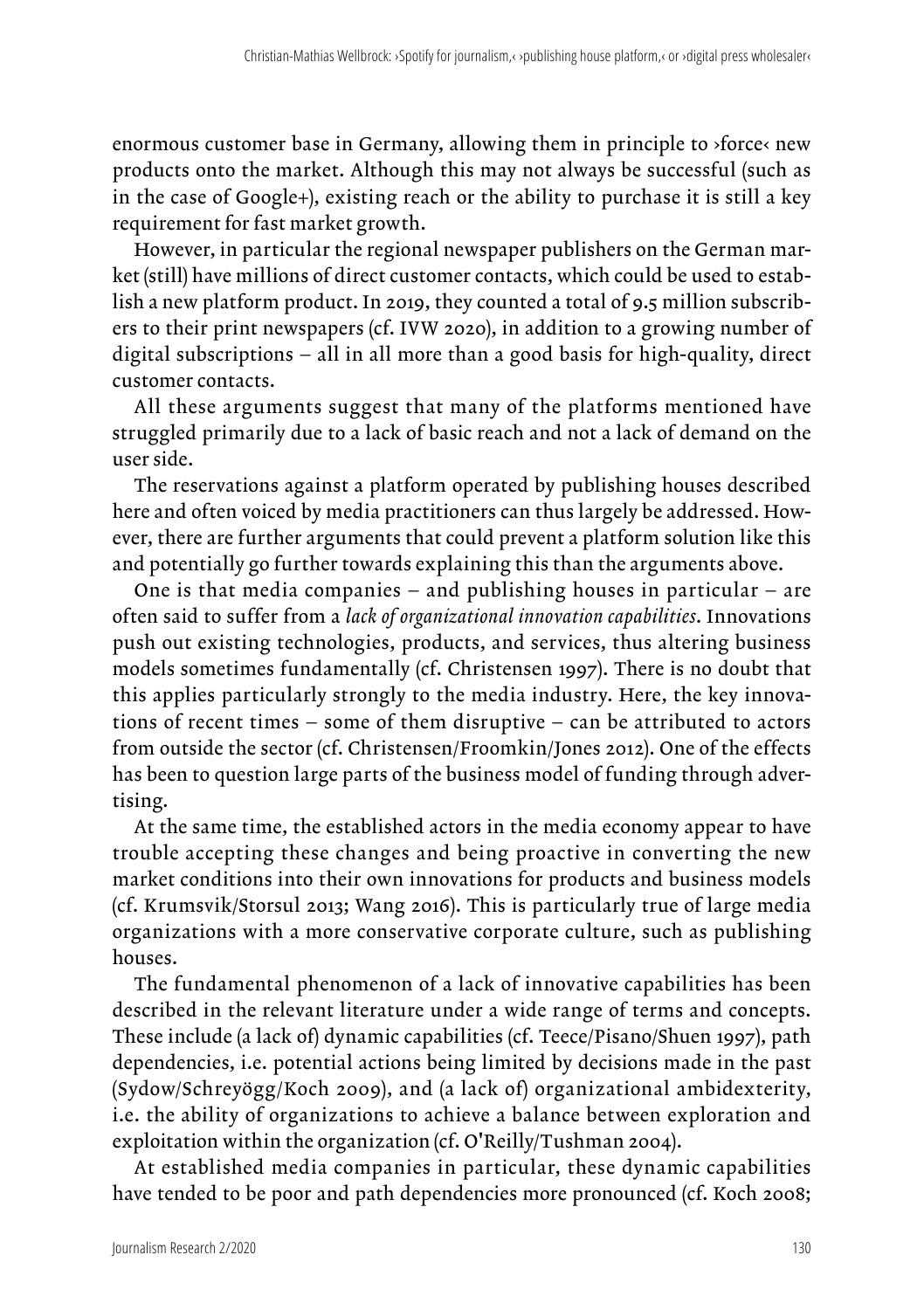Rothmann 2013), while a stronger focus has been placed on exploitation, at the expense of exploration. The result is a lack of innovation capabilities and thus difficulties in adapting to sometimes deep-seated changes in the market.

Personal animosity at management level between the organizations called upon to collaborate may also play a role here, and is even more likely in companies run on patriarchal structures. To put it bluntly, such media companies often display little inclination or ability to allow innovations from outside the organization (i.e. to engage in open innovation).

In addition, although the print sector is generally aware of how serious the situation is, it remains possible to generate *high margins with print products* (cf. Lobigs 2013; Edge et al. 2020). As long as this continues, there is of course little absolute need to break through old patterns and permit radical changes. On the other hand, this success does generate a certain cash flow, which could be usefully invested in business models for the future.

#### Scenario 2a: A platform operated by regional publishing houses

Another stumbling block to collaboration between publishing houses appears to be the ever stronger *cut-throat competition between the (national) publishing houses*. The content of the media outlets is highly substitutable, especially when it comes to the pure information it contains. Anyone who needs supra-regional information is likely to be able to find it free of charge somewhere.

The only way to break through the competition in markets like this is through product differentiation, be it in the form of political tone, journalistic standards, design, user friendliness etc. – an always difficult and often expensive thing to do. Although it eliminates perfect substitutes, there is still a substantial level of competition in the form of time allocation, budget restrictions, the fulfillment of similar needs, and the increasing number of domestic and international competitors. This indicates a cut-throat competition, at least for those organizations that can offer a full range, and – as a consequence – a high likelihood of a decrease in the number of large journalism brands on the market in the future. There will be a consolidation. *Der SPIEGEL*, for example, will therefore have no interest in pushing its valuable paying customers towards the products of its direct competitors on a shared distribution platform.

*The situation is very different for regional newspaper publishers*. These generally hold regional monopolies, with few or no direct competitors. ›One-newspaper districts‹ – districts in which only one daily newspaper is available – accounted for almost 60 percent of all districts in Germany in 2012 (cf. Schütz 2012).

The only way for these monopolists to gain collectively would be if they were to combine their products – for example if a EUR 25 subscription provided access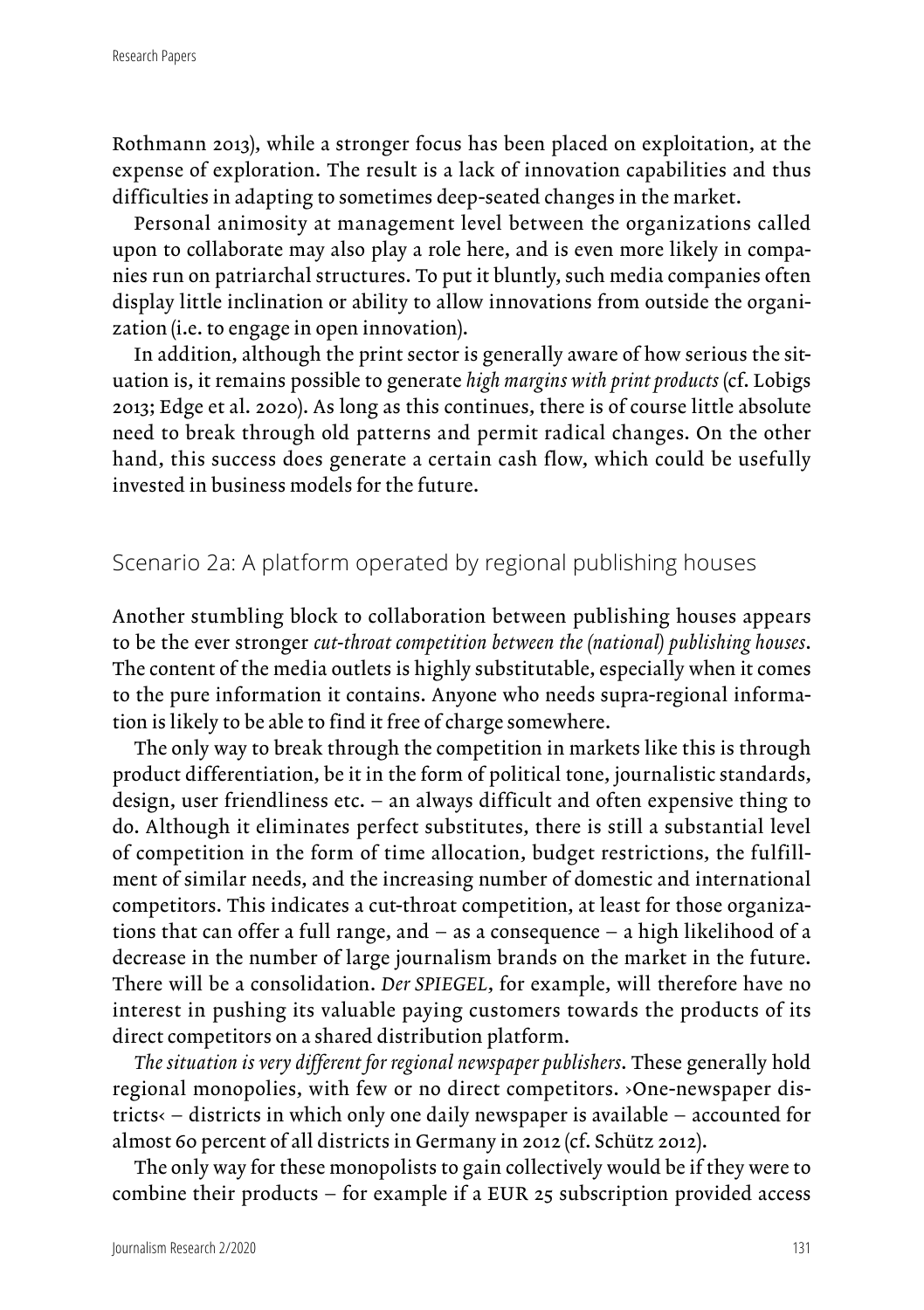to the digital content of not just one local newspaper, but all local newspapers in Germany. This would certainly not lead to lower overall demand, but probably to growth.

Consumers could benefit from this solution in a multitude of ways. Those commuting between two districts would no longer have to choose just one local newspaper (which most currently do), but would be able to access content about both where they live and where they work. People who have moved away from their home district for work or family reasons would presumably still gain some benefit from content from their old home – not to the extent that they would take out a second subscription, but they would be willing to pay more for the entire bundle. When regional issues of national interest arise (e.g. Hambach Forest, Stuttgart railway station, Berlin airport, Pegida etc.), editorial offices with local or regional roots could also be the best, quickest and most sustainable way to serve this national interest.

In terms of cost, the difference from the current fragmented situation would also be minimal. After all, the content already exists – it is merely hidden behind a series of different paywalls. Here the criticism is often raised that a scenario like this would be technically almost impossible to implement. However, single sign-on solutions such as Contentpass and Laterpay, in which only the registration and payment process is organized centrally while access to content remains local, could counteract this.

Last but not least, many at a management level simply have a problem with the sense of ›giving away‹ content that can be expensive to produce. Yet if giving it away does not cost anything, while also promising increased revenue, it would still be advisable to do so.

In conclusion, it is important to note that a cross-publisher journalism platform would promise enormous potential at relatively low cost and risk, especially for regional publishing houses. In the long term, combining the strength of the publishing houses could also lead to the establishment of competitive national content. All in all, – especially given the economic challenges they face – collaboration between regional newspaper publishers appears advisable.

## Scenario 3: A public service platform – or a digital press wholesaler

It goes without saying that a publishing house's own platform would have potential disadvantages, particularly from the point of view of society. For example, profit-oriented publishing houses have an incentive to behave in a way that does not necessarily optimize social welfare or correspond to the interests of society as a whole. This could lead to the development of recommendation systems that are based on opaque algorithms, are designed (at least in part) to serve the interests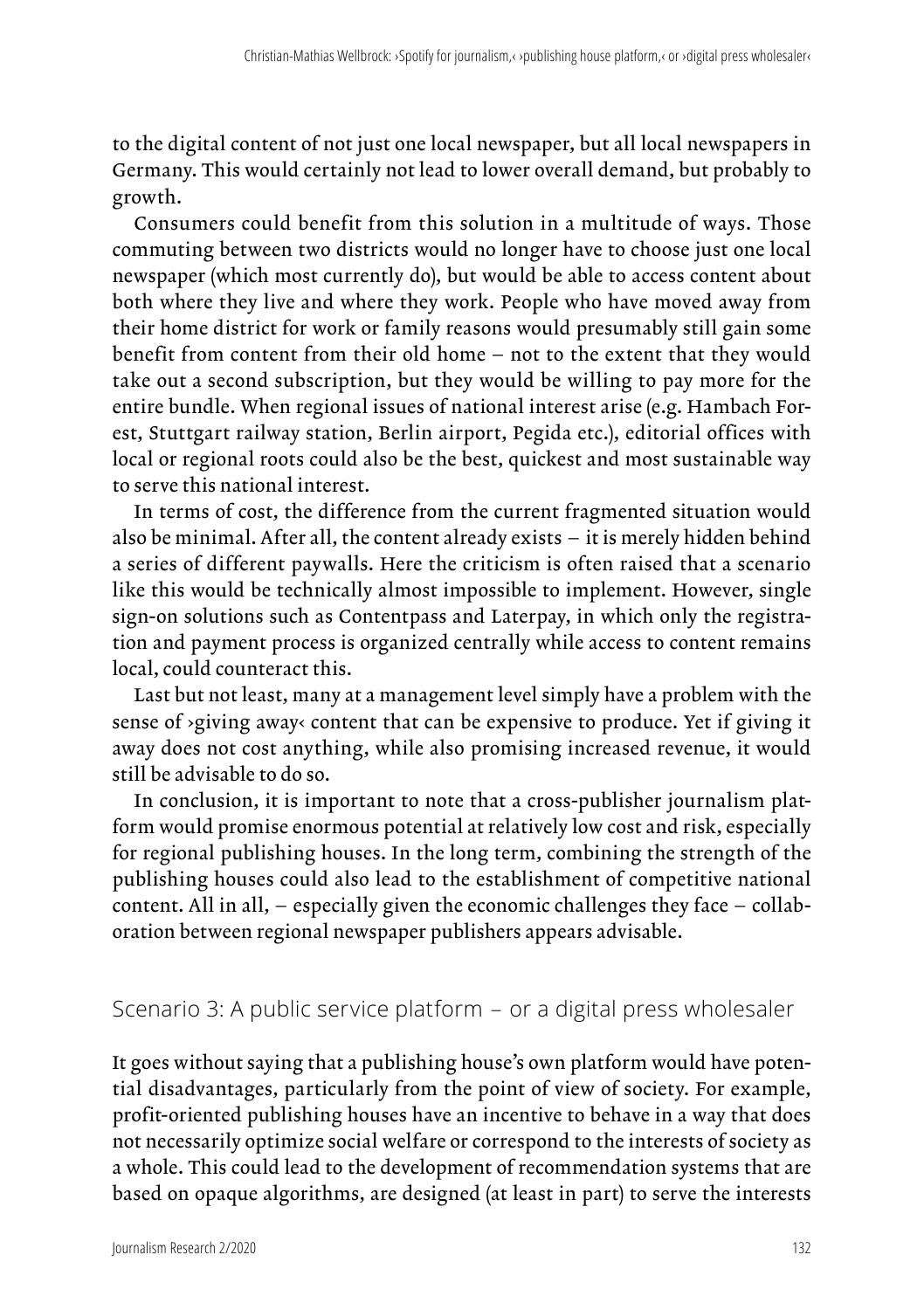of advertisers or political actors, or correspond to the human need for confirmation of one's own views (known as confirmation bias) (Wellbrock 2016). They would therefore be incompatible with the interests of a democratic society and, in some cases, of the audience (cf. Allcott et al. 2020).

In addition, the possibility of a platform operated by publishing houses discriminating against certain (especially smaller) providers for strategic reasons cannot be ruled out. This would not be desirable from the point of view of society, as it would prevent the potential for a great deal of diversity from being exploited. Developments in information technology mean that essentially any individual can today produce and publish high-quality journalistic content, independently of editorial offices and large organizations. This opens up enormous potential for diversity. However, the economic feasibility of these models is highly dependent on a certain basic reach, which is difficult for individual smaller providers to achieve. Instead, they run the risk of disappearing in the long tail of products.

One idea here would therefore be a digital journalism platform with non-discriminatory access for providers and a ›fair‹ recommendation algorithm that could create the potential reach needed for competent media professionals and their high-quality content.

A platform like this cannot be expected to exist permanently in the free economy. This is largely because of substantial size advantages and other aspects, such as a tendency towards single homing, indicating a high likelihood of monopolization at this level of value creation. Profit-oriented actors would then have an incentive to limit the quantity and diversity to less than the optimum level for public benefit, while raising prices to a sub-optimal level from a social welfare perspective.

An obvious alternative would be for this critical and tendentially monopolistic distribution level to be provided for and by society as a whole, as is the case in road and rail transport or the energy sector. At the same time, however, it is important for journalism to remain independent from political influence. This requires independent, monitored organizations with pluralistic staffing independent from political influence.

The vision of a pan-European platform for media and culture is nothing new, having been suggested among others by the Director of Bayerischer Rundfunk, Ulrich Wilhelm, in 2018 (cf. Hein 2018). It should therefore be possible to reconcile this project with the public service mandate, in particular when it comes to the mandate to guarantee universal distribution.

However, a platform like this would not necessarily have to be provided by public service broadcasters. What matters is that economic competition on the distribution side is eliminated, as this is shaped by enormous economies of scale and thus tends to give the respective actors greater market power – regardless of which form of organization ultimately acts as the provider. This uneven distri-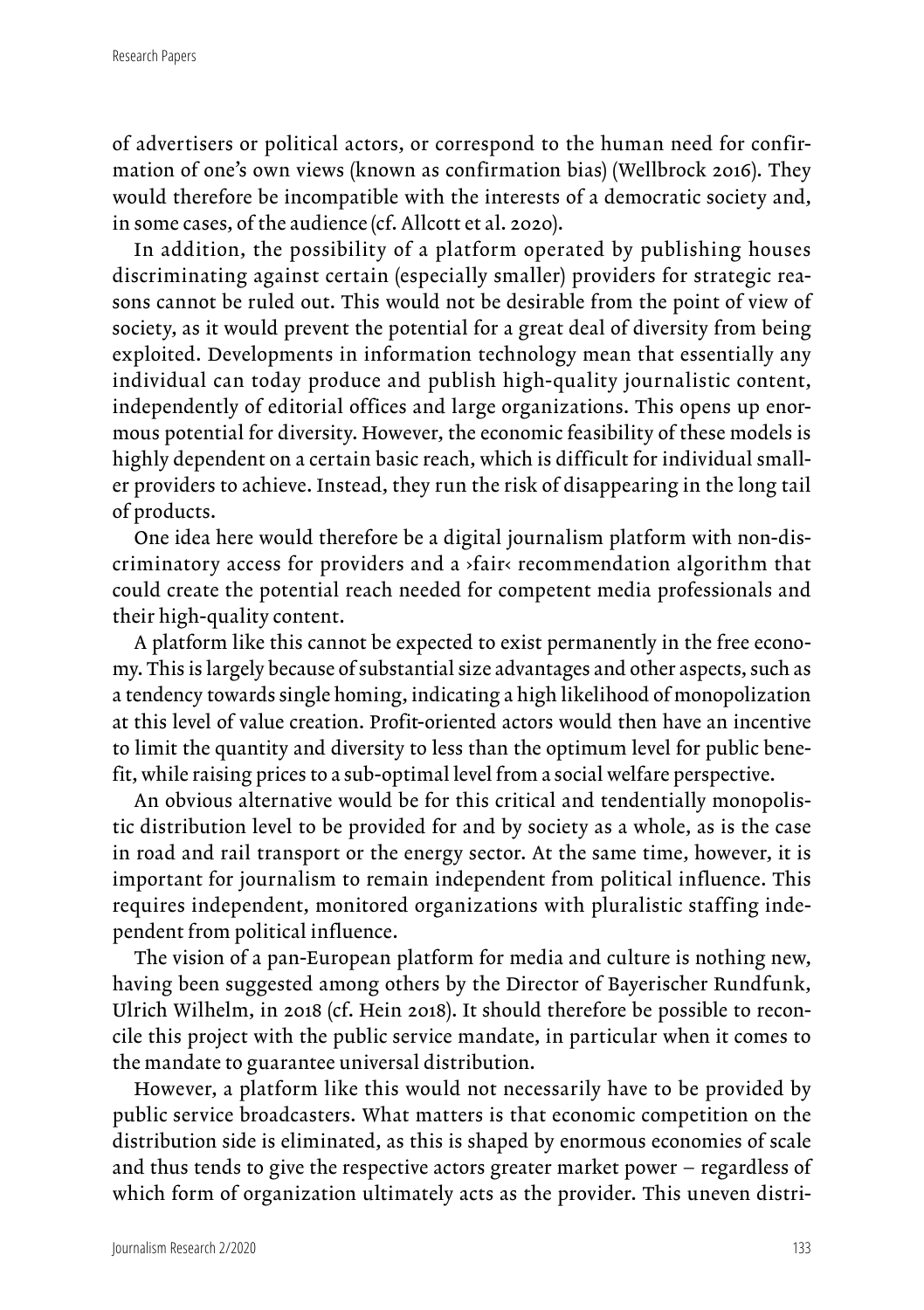bution of market power between content distributors and producers also makes it easier to discriminate against individual providers, promote particular content at the expense of diversity, or negotiate contractual conditions that disadvantage content producers. A ›sovereign platform‹ could prevent the concentration of market power at the distribution stage and help significantly to enable journalistic competition and both content-related and economic diversity at the stages before this. A scenario like this was recently described extensively and with great precision in the *Jahrbuch Qualität der Medien 2019* [Quality of the Media Annual] published by the Forschungszentrum Öffentlichkeit und Gesellschaft [Research Center for Society and Public Life] at the University of Zürich (Eisenegger 2019: 23).

This approach largely corresponds to the classic German press wholesaler system (cf. Brinkmann 2018). Large parts of the central objective of this system – to ensure diversity in the press – can be applied to a digital context, given that, in both market environments, the tendencies towards concentration and the opportunities for discrimination at the distribution stage, especially towards content producers with more limited funds, appear problematic in terms of journalistic and economic diversity. Protecting titles with low circulation, guaranteeing spatially inclusive and comprehensive distribution, and preventing discrimination against individual publications – all specific goals of the press wholesaler system – are also desirable for the digital sale of democracy-related content and could potentially be achieved with a distribution platform like this.

## Conclusion

The direction in which markets for journalistic content are developing has long been well documented and conceptualized in theories. All in all, it has become very challenging to conduct economically successful journalism, especially in the regional segment. Society must therefore consider how to tackle the not-unlikely scenario that ›news deserts‹ – districts in which no professional journalistic publications are available – will emerge. As has been shown both in theory and in empirical studies, this would have negative consequences for democracy (cf. Adsera/Boix/Payne 2003, Snyder/Strömberg, 2010). News deserts are already a reality in the USA, while Germany also has some districts in which delivery of journalistic content is no longer profitable, with too few consumers willing to pay coupled with excessive distribution costs or insufficient internet penetration.

This development is not predominantly driven by ungrateful or penny-pinching consumers, changed consumer preferences, or unscrupulous publishing houses. Instead, the key driver is the changed market structures in the digital sector, in particular the cost structures.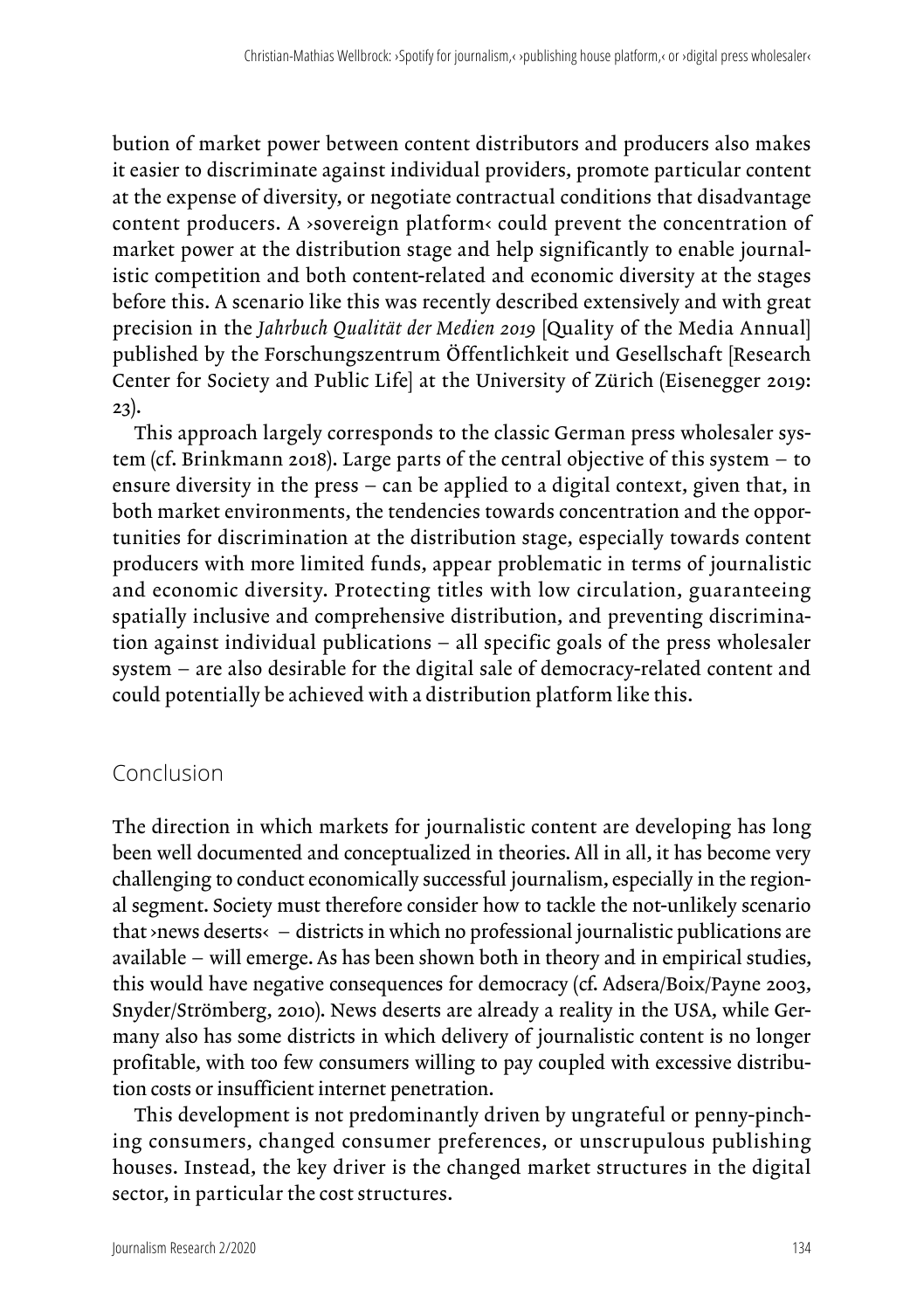Countering the threat of news deserts will take a systematic approach. There is a lot to suggest that large technology corporations will take (even more) control of the distribution of digital content, meeting consumer demand through multi-provider platforms.

At the same time, precisely here there is plenty of potential for other actors to promote and maintain media diversity. In the private economy, regional publishing houses in particular could work together to create a shared sales platform. This would allow them to save sales and marketing costs, determine prices, bundle content, and gain and maintain both the direct link to their readers and their data and sovereignty over advertising. There are also technological solutions that allow any publishing house to maintain its brand environment, its look and feel, and its CMS.

Imagine that subscribers could pay EUR 25 and gain access to the digital content not only of their own local newspaper, but of all local newspapers in Germany. This would undoubtedly lead not to fewer subscribers, but to more. It would cost not a cent more to produce, as the content already exists – it is just currently behind countless paywalls. A solution like this would almost certainly push more money into the system – money that would not have to be shared with technology companies that until recently had nothing to do with the sector. But it would require the local newspapers to work together. This is something they currently do only to an extremely limited extent, probably primarily due to conservative corporate cultures.

Regardless of whether publishing houses can or want to set up their own platform, a possible alternative would be the establishment of a kind of public service platform, offering non-discriminatory access for all providers of digital journalistic content – essentially a kind of digital press wholesaler. This would also significantly improve access opportunities for smaller – perhaps even non-profit – journalism providers and do a great deal to boost diversity and an ecosystem of freelance journalists and journalistic start-ups that is economically sustainable. However, unfortunately, neither policymakers nor public service broadcasters currently appear determined or able to implement a project like this.

If nothing systematic is undertaken, however, the fear remains that news deserts will emerge and tech giants like Apple, Google, and Amazon will take over large parts of the sale of journalistic content. This is the alternative that the media sector and society need to consider – not the healthy world of print media from twenty years ago.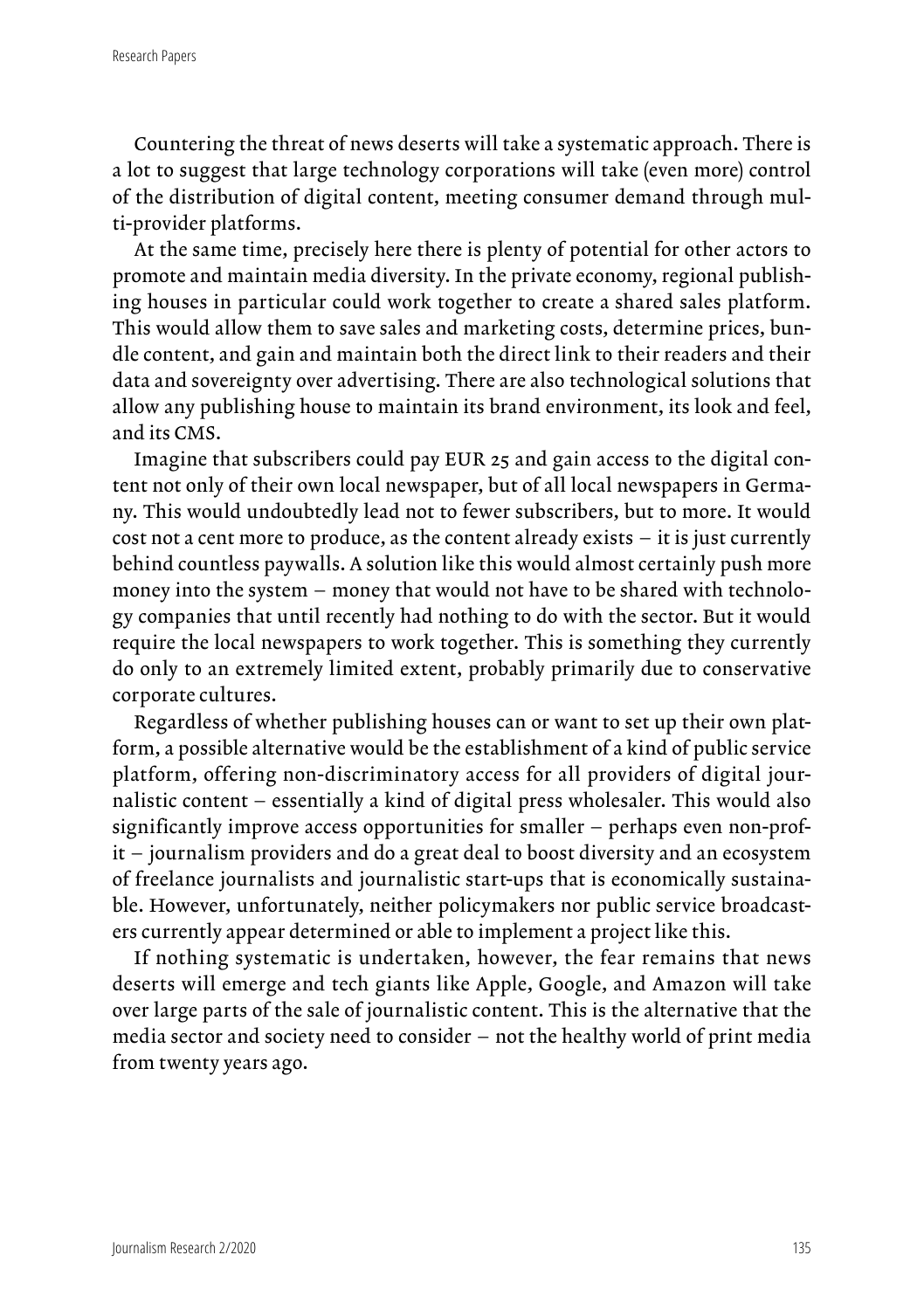## About the author

Christian-Mathias Wellbrock, (\*1981) is Professor of Media and Technology Management at the University of Cologne. Before this, his roles included Junior Professor at the University of Hamburg and Visiting Assistant Professor at Michigan State University. His research and teaching focus on digital journalism, media economics, technology acceptance, platform economics, and sports economics. He studied Economics in Hamburg and Paris. Contact: christian.wellbrock@unikoeln.de

#### *Translation: Sophie Costella*

#### References

- Adserà, Alícia; Boix, Carles; Payne, Mark (2003): Are you being served? Political accountability and quality of government. In: *The Journal of Law, Economics, and Organization*, 19(2), pp. 445-490.
- Allcott, Hunt; Braghieri, Luca; Eichmeyer, Sarah; Gentzkow, Matthew (2020): The welfare effects of social media. In: *American Economic Review*, 110(3), pp. 629-76.
- Bakos, Yannis; Brynjolfsson, Erik (1999): Bundling information goods: Pricing, profits, and efficiency. In: *Management Science*, 45(12), pp. 1613-1630.
- Brinkmann, Sören: Medien-ABC. Presse-Grosso. In: *Deutschlandfunk.de*, 1.3.2018. [https://www.deutschlandfunk.de/medien-abc-presse-grosso.2907.de.htm](https://www.deutschlandfunk.de/medien-abc-presse-grosso.2907.de.html?dram:article_id=411967)[l?dram:article\\_id=411967](https://www.deutschlandfunk.de/medien-abc-presse-grosso.2907.de.html?dram:article_id=411967) (28.5.2020)
- Buschow, Christopher (2012): *Strategische Institutionalisierung durch Medienorganisationen. Der Fall des Leistungsschutzrechtes*. Köln: Herbert von Halem.
- Buschow, Christopher; Wellbrock, Christian-Mathias (2019): Money for nothing and content for free. Zahlungsbereitschaft für digitaljournalistische Inhalte. Landesanstalt für Medien NRW, Düsseldorf. [https://www.medienanstalt-nrw.](https://www.medienanstalt-nrw.de/zum-nachlesen/forschung/aktuelle-forschungsprojekte/money-for-nothing-and-content-for-free.html) [de/zum-nachlesen/forschung/aktuelle-forschungsprojekte/money-for-noth](https://www.medienanstalt-nrw.de/zum-nachlesen/forschung/aktuelle-forschungsprojekte/money-for-nothing-and-content-for-free.html)[ing-and-content-for-free.html](https://www.medienanstalt-nrw.de/zum-nachlesen/forschung/aktuelle-forschungsprojekte/money-for-nothing-and-content-for-free.html) (12.8.2019)
- Christensen, Clayton (1997): *The Innovator's Dilemma*. Boston: Harvard Business School Press.
- Christensen, Clayton; Skok, David; Allworth, James (2012): Be the Disrupter. In: *Nieman Reports*, 66(3), pp. 4-23.
- Edge, Marc; Chyi, Hsiang; Kaufhold, Kelly; McKenney, Mitch; Claussen, Dane (2020): Marking 40 Years of Newspaper Research Journal. In: *Newspaper Research Journal*, 41(1), pp. 8-36.
- Eisenegger, Mark (2019): Hauptbefunde Umbau der Schweizer Medienöffentlichkeit. In: *Qualität der Medien*, 10, pp. 9-26.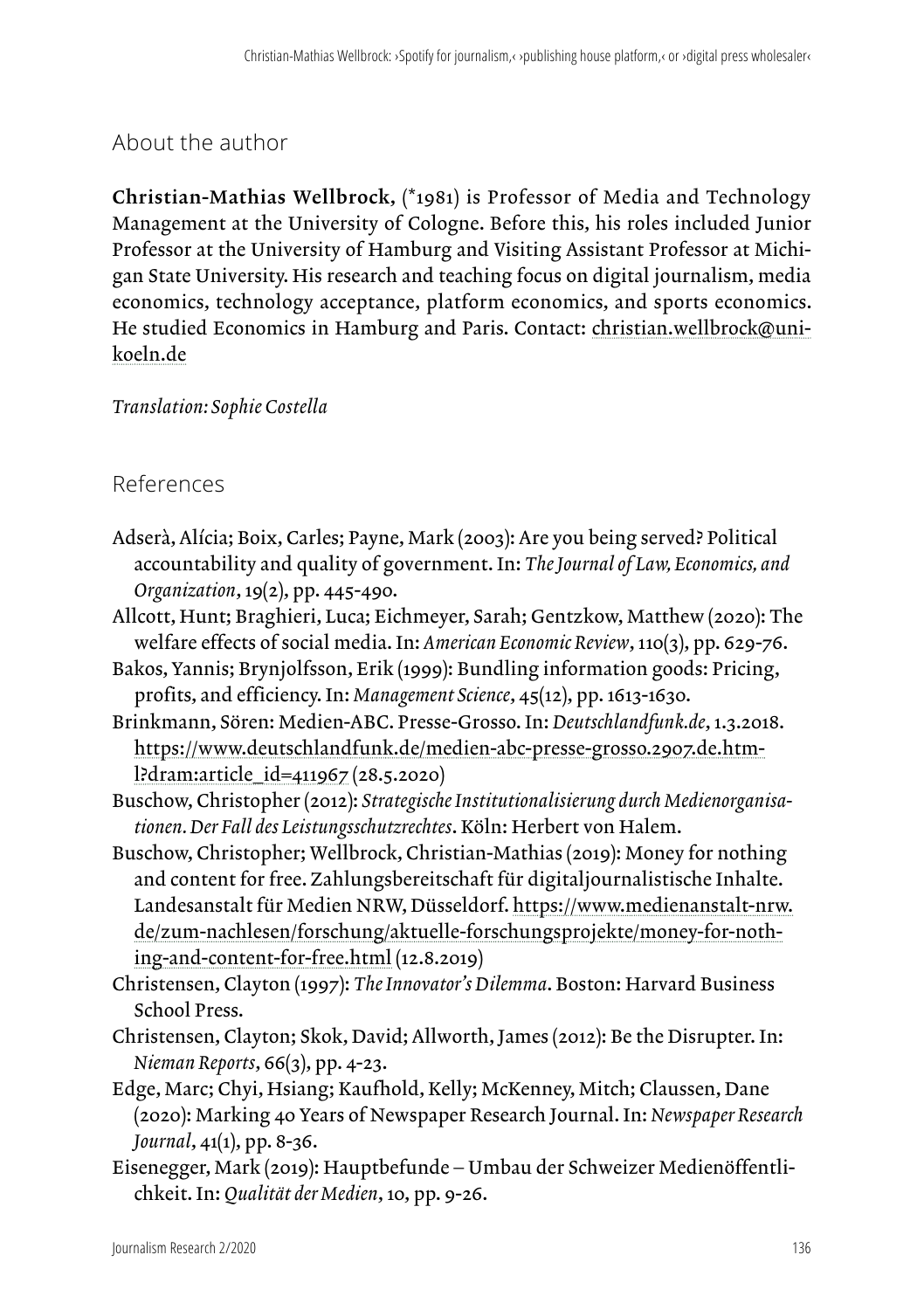- Eisenmann, Thomas; Parker, Geoffrey; Van Alstyne, Marshall (2006): Strategies for two-sided markets. In: *Harvard Business Review*, 84(10), pp. 92.
- Hein, David: Europäische Digitale Plattform. Die große Vision des Ulrich Wilhelm. In: *Horizont.net*, 24.9.2018. [https://www.horizont.net/medien/nachricht](https://www.horizont.net/medien/nachrichten/europaeische-digitalplattform-die-grosse-vision-des-ulrich-wilhelm-169882)[en/europaeische-digitalplattform-die-grosse-vision-des-ulrich-wilhelm-169882](https://www.horizont.net/medien/nachrichten/europaeische-digitalplattform-die-grosse-vision-des-ulrich-wilhelm-169882) (28.05.2020)
- IVW: Quartalsauflagen. In: *IVW.eu*, 2020. [https://www.ivw.eu/print/quartalsaufla](https://www.ivw.eu/print/quartalsauflagen/quartalsauflagen)[gen/quartalsauflagen](https://www.ivw.eu/print/quartalsauflagen/quartalsauflagen) (28.05.2020)
- Koch, Jochen (2008): Strategic Paths and Media Management A Path Dependency Analysis of the German Newspaper Branch of High Quality Journalism. In: *Schmalenbach Business Review*, 60 (January), pp. 50-74.
- Krumsvik, Arne; Storsul, Tanja (2013): *Media Innovations: A Multidisciplinary Study of Change*. Göteborg: Nordicom.
- Lobigs, Frank (2013): Qualitätsleistungen der Verlage nicht verkennen. In: *Medien-Wirtschaft*, 3, pp. 64-66.
- Müller, Peter: Apple zahlt eine halbe Milliarde US-Dollar für Texture. In: *macwelt. de*, 12.4.2019. [https://www.macwelt.de/news/Apple-stellt-Texture-fuer-An](https://www.macwelt.de/news/Apple-stellt-Texture-fuer-Android-ein-10566458.html)[droid-ein-10566458.html](https://www.macwelt.de/news/Apple-stellt-Texture-fuer-Android-ein-10566458.html) (28.5.2020)
- Newman, Nic; Fletcher, Richard; Kalogeropoulos, Antonis; Nielsen, Rasmus (2019): Reuters Institute Digital News Report 2019. Oxford: Reuters Institute for the Study of Journalism, [https://reutersinstitute.politics.ox.ac.uk/sites/](https://reutersinstitute.politics.ox.ac.uk/sites/default/files/inline-files/DNR_2019_FINAL.pdf) [default/files/inline-files/DNR\\_2019\\_FINAL.pdf](https://reutersinstitute.politics.ox.ac.uk/sites/default/files/inline-files/DNR_2019_FINAL.pdf) (28.5.2020)
- O'Reilly III, Charles; Tushman, Michael (2004): The ambidextrous organization. In: *Harvard business review*, 82(4), pp. 74.
- Peters-Kim, Olaf: 5 Gründe, warum das Netflix-System für Verlage nicht funktionieren kann. In: *Horizont*.net, 24.9.2019. [https://www.horizont.net/medien/kom](https://www.horizont.net/medien/kommentare/pressevertrieb-5-gruende-warum-das-netflix-system-fuer-verlage-keinen-sinn-macht-177761)[mentare/pressevertrieb-5-gruende-warum-das-netflix-system-fuer-verlage-kei](https://www.horizont.net/medien/kommentare/pressevertrieb-5-gruende-warum-das-netflix-system-fuer-verlage-keinen-sinn-macht-177761)[nen-sinn-macht-177761](https://www.horizont.net/medien/kommentare/pressevertrieb-5-gruende-warum-das-netflix-system-fuer-verlage-keinen-sinn-macht-177761) (28.05.2020)
- Radogna, Megan: Top ten external traffic referral sources of November 2018. In: *Parse.ly*, 3.12.2018. [https://blog.parse.ly/post/8142/top-ten-external-traffic-refer](https://blog.parse.ly/post/8142/top-ten-external-traffic-referral-sources-of-november-2018/)[ral-sources-of-november-2018/](https://blog.parse.ly/post/8142/top-ten-external-traffic-referral-sources-of-november-2018/) (28.05.2020)
- Rothmann, Wasko (2013): *Wahrnehmung des strategischen Handlungsspielraumes: Die verlegerische Entwicklung deutscher Qualitätstageszeitungen seit 2001*. Wiesbaden: Springer VS.
- Schäfers, Jessica: MediaRecSys personalisiert Inhalte ohne Filterblasen und Echokammern. In: *journalismuslab.de*, 10.10.2019. [https://www.journalismuslab.](https://www.journalismuslab.de/2019/10/10/reinvent-local-media-mediarecsys/) [de/2019/10/10/reinvent-local-media-mediarecsys/](https://www.journalismuslab.de/2019/10/10/reinvent-local-media-mediarecsys/) (28.05.2020)
- Schütz, Walter (2012): Deutsche Tagespresse 2012. In: *Media Perspektiven*, 11, pp. 570- 593.
- Sherman, Alex: Apple News+ has struggled to add subscribers since first week of launch in March, sources say. In: *CNBC* [Online], 14.11.2019. [https://www.cnbc.](https://www.cnbc.com/2019/11/14/apple-news-has-struggled-to-add-subscribers-since-march-launch.html)